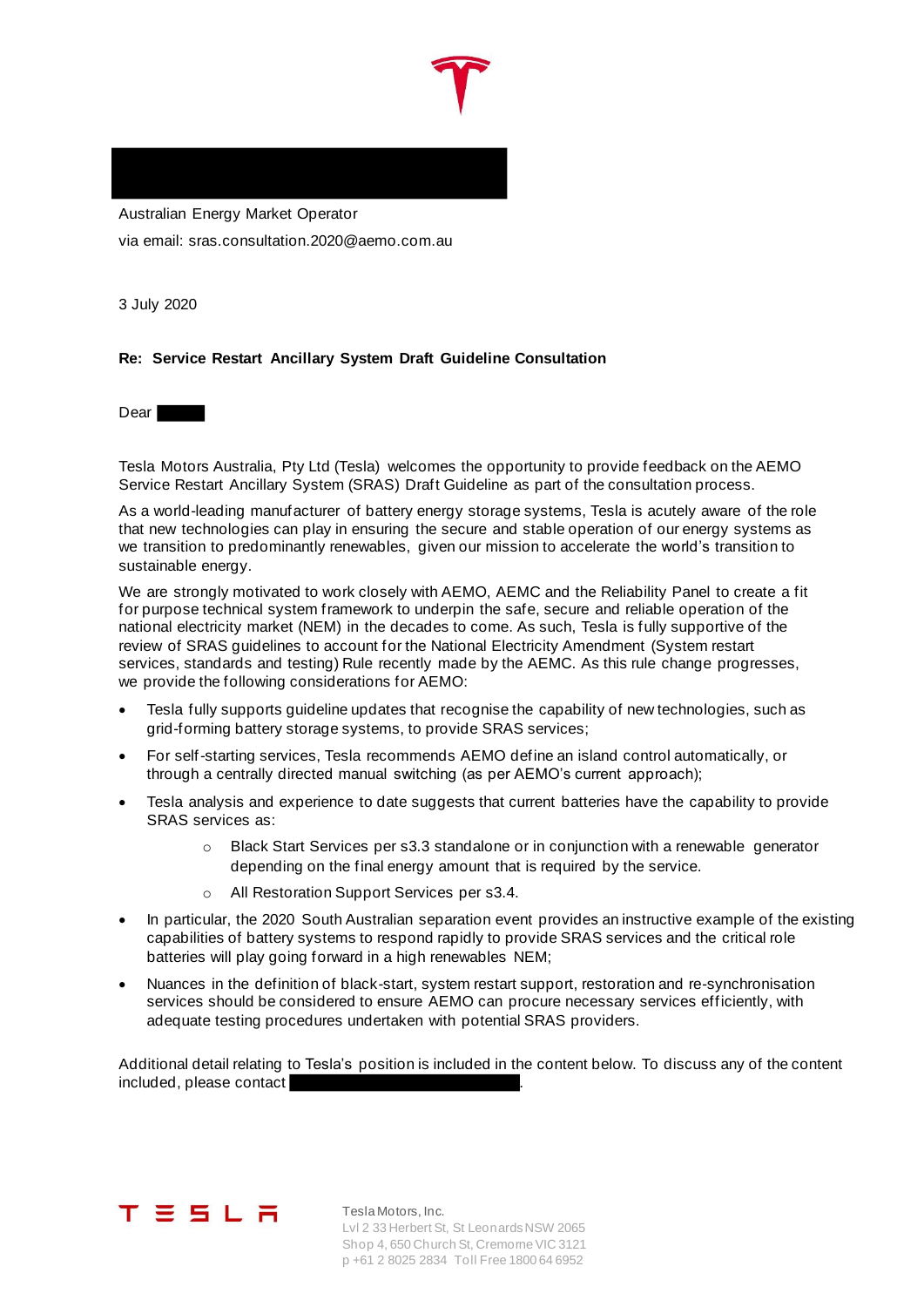## **General Comments**

As acknowledged by AEMO, given the rapidly changing mix of generation and load in the NEM, alongside the ability for new technologies to provide services with inherently different characteristics, there is the need to review how SRAS and restoration frameworks operate and how associated guidelines can be updated accordingly.

As AEMO is well aware, Tesla is looking to accelerate the integration of energy storage across Australia (at all scales) to help deliver new, low cost, low emissions technology and create greater market competition in the NEM. A key benefit of battery storage is its ability to stack multiple services and provide multiple sources of value across different time-scales. SRAS is one such potential area where battery technologies can enhance and drive additional efficiencies in its provision of services to the benefit of all participants and consumers, for example through fast and accurate dynamic voltage and frequency control. Indeed batteries have been demonstrating their ability to provide black-start functions since 2017<sup>1</sup> . To date, Tesla has deployed over 300MW of batteries globally on microgrid or off-grid backup sites fully utilising these SRAS capabilities.

Multiple reports have also consolidated detailed analysis on the performance and capability of battery storage systems operating in Australia since the introduction of Hornsdale Power Reserve in late 2017 – highlighting:

- "Operation of the HPR to date suggests that it can provide a range of valuable power system services, including rapid, accurate frequency response and control." (*AEMO report on initial operation of the Hornsdale Power Reserve*) 2
- "The large-scale battery storage in SA was valuable in this event, assisting in containing the initial decline in system frequency, and then rapidly changing output from generation back to load, to limit the overfrequency condition in SA following separation from VIC (*AEMO Final Report – Queensland and South Australia system separation on 25 August 2018*) 3
- "The plan [for managing SA islanding] involved Lake Bonney, Dalrymple, and Hornsdale batteries being constrained to zero MW output but remaining at a state of charge sufficient to allow provision of raise and lower contingency frequency control ancillary services (FCAS)" (*AEMO Preliminary Report – Victoria and South Australia Separation Event, 31 January 2020*) 4
- "HPR has responded to three South Australian separation events since entering service. On each occasion it has supported system security for the South Australian network by responding with its Fast Frequency Response capability to reduce the severity of the disturbance and support a return to normal frequency conditions." (*Aurecon – HPR Year 2 Technical and Market Impact Case Study*) 5

An approach that recognises the benefits of new technologies such as battery storage is also in line with the broader work program being progressed by the Energy Security Board's Essential System Services workstream as part of its post-2025 market reform agenda. As outlined by the ESB, a longterm, fit-for-purpose market framework to support reliability and system security will necessarily rely on the capabilities of fast-response and flexible resources, including demand side response, battery storage and distributed energy resource participation.

Further, ensuring appropriate frameworks now offers a much less volatile price discovery mechanism that will provide a more efficient pathway to supplement the planned exit of large volumes of incumbent synchronous generators that presently provide much of these system security services. A clear price signal for alternatives such as demand response and battery storage is required today if it is expected that these technologies will form the bulk provision of this service in the years to come, and this will also ensure a back-stop insurance against the early closure of thermal plant.

www.aemo.com.au/-

www.energy-storage.news/news/california-batterys-black-start-capability-hailed-as-major-accomplishment-i

www.aemo.com.au/-/media/Files/Media\_Centre/2018/Initial-operation-of-the-Hornsdale-Power-Reserve.pdf

www.aemo.com.au/-/media/Files/Electricity/NEM/Market\_Notices\_and\_Events/Power\_System\_Incident\_Reports/2018/Qld---SA-Separation-25-August-2018-Incident-Report.pdf

<sup>/</sup>media/files/electricity/nem/market\_notices\_and\_events/power\_system\_incident\_reports/2020/preliminary-report-31-jan-2020.pdf?la=en

<sup>5</sup> www.aurecongroup.com/markets/energy/hornsdale-power-reserve-impact-study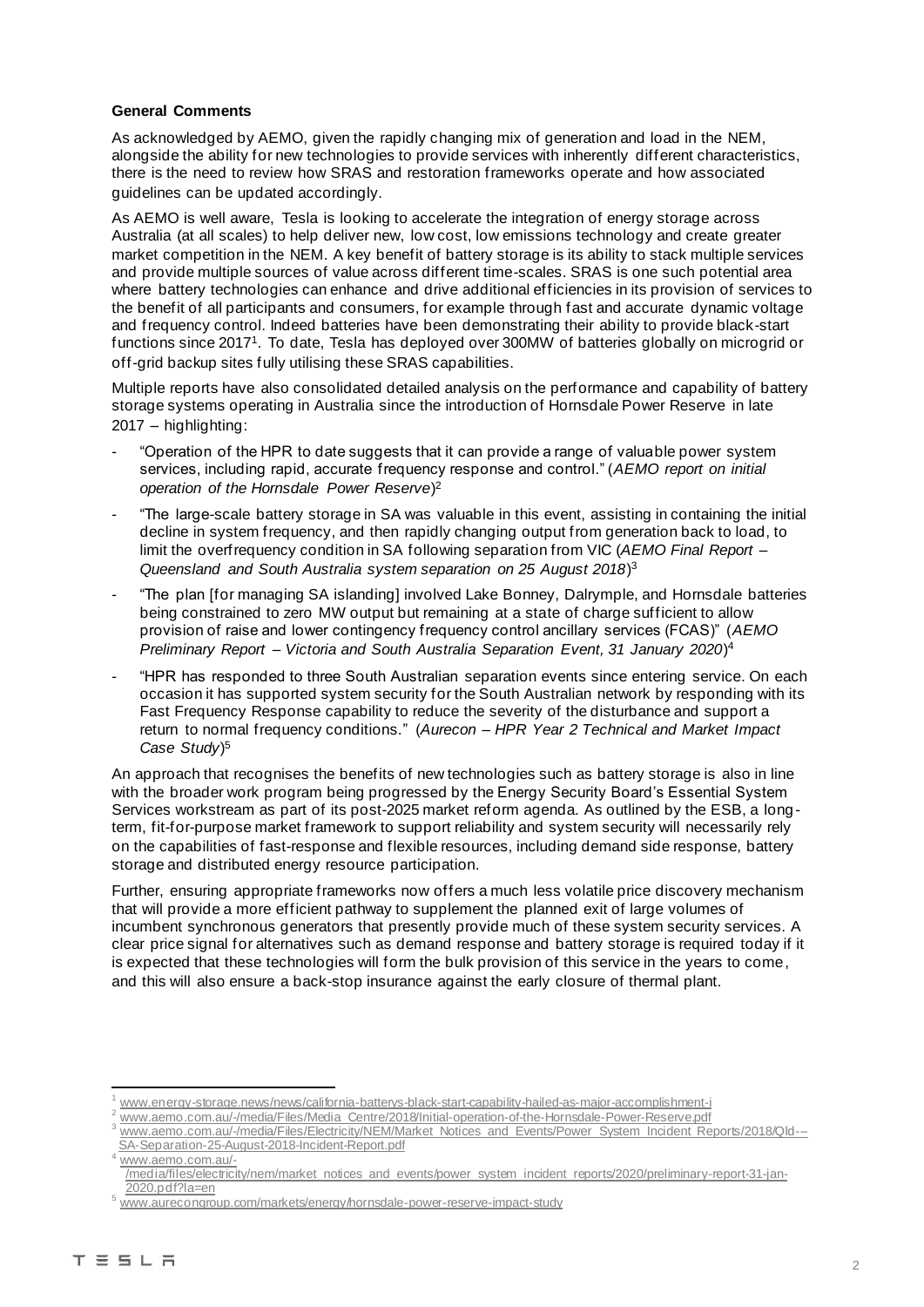## **Amendment to the definition of SRAS and black start capability**

Tesla fully supports the changes to expand the definition of SRAS provision to include facilities that may not be (in part or as a whole) classified as generating units in the NEM. As noted by AEMO in the draft guideline, this recognises the capability of new technologies, such as grid-forming battery storage systems, to provide these services.

Whilst there are nuances in the technical capabilities across different technology providers, Tesla is confident in the ability of its own battery storage systems to meet the requirements of SRAS provision. Tesla's latest utility scale battery product, Megapack (superseding Powerpack) is now a selfcontained unit that can energise the AC bus from its DC energy (we note that other non-Tesla batteries often require additional energy sources for ancillary cooling systems).

With future increases in asynchronous generation and declining real inertia, Tesla recognises the increasing potential for batteries to provide a 'Simulated' Inertia and restart service.

## Self-start capability

The flexible and fast controls in a Tesla Megapack inverter can re-produce the response of a traditional rotating machine. As the inverter's inertial response is purely created by the inverter controls, not the physics of a rotating mass, the response is tunable and can be modified based on the grid's needs (unlike traditional generators that have a fixed inertial constant based on their physical characteristics).

Tesla battery systems have a virtual machine model that can mimic the response of a traditional rotating machine to provide an inertial response. The virtual machine is a blended mode (grid following / grid-forming) that brings dispatchability of current sources with stability benefits of voltage sources.

The virtual machine model is a flexible feature that can be enabled or disabled as required. Its parameters such as inertial constant, frequency droop, and impedance are fully configurable and can be tuned to obtain the desired dynamic behaviour for the grid.

For self-starting services, Tesla can activate its grid-forming mode. However, to ensure desired service outcomes can be achieved, we recommend AEMO define an island control automatically, or through a centrally directed manual switching (as per AEMO's current approach). The resynchronisation with the power system can then be performed either automatically, or manually enabling transition back to PQ mode (grid-following) with precise voltage and frequency control maintained throughout.

As noted above on Tesla's blended virtual machine mode, following suitable grid-forming services and the restoration of the grid, Megapack automatically transitions back to grid-following mode.

#### Premium voltage/reactive power services

Similar to system re-start and restoration, Tesla Megapack has demonstrated capability to provide voltage control through precise real and reactive power provision. Local voltage levels instruct the battery what real and reactive power to inject into the system. The nominal levels for both can change (and be set) dynamically – see example charts below: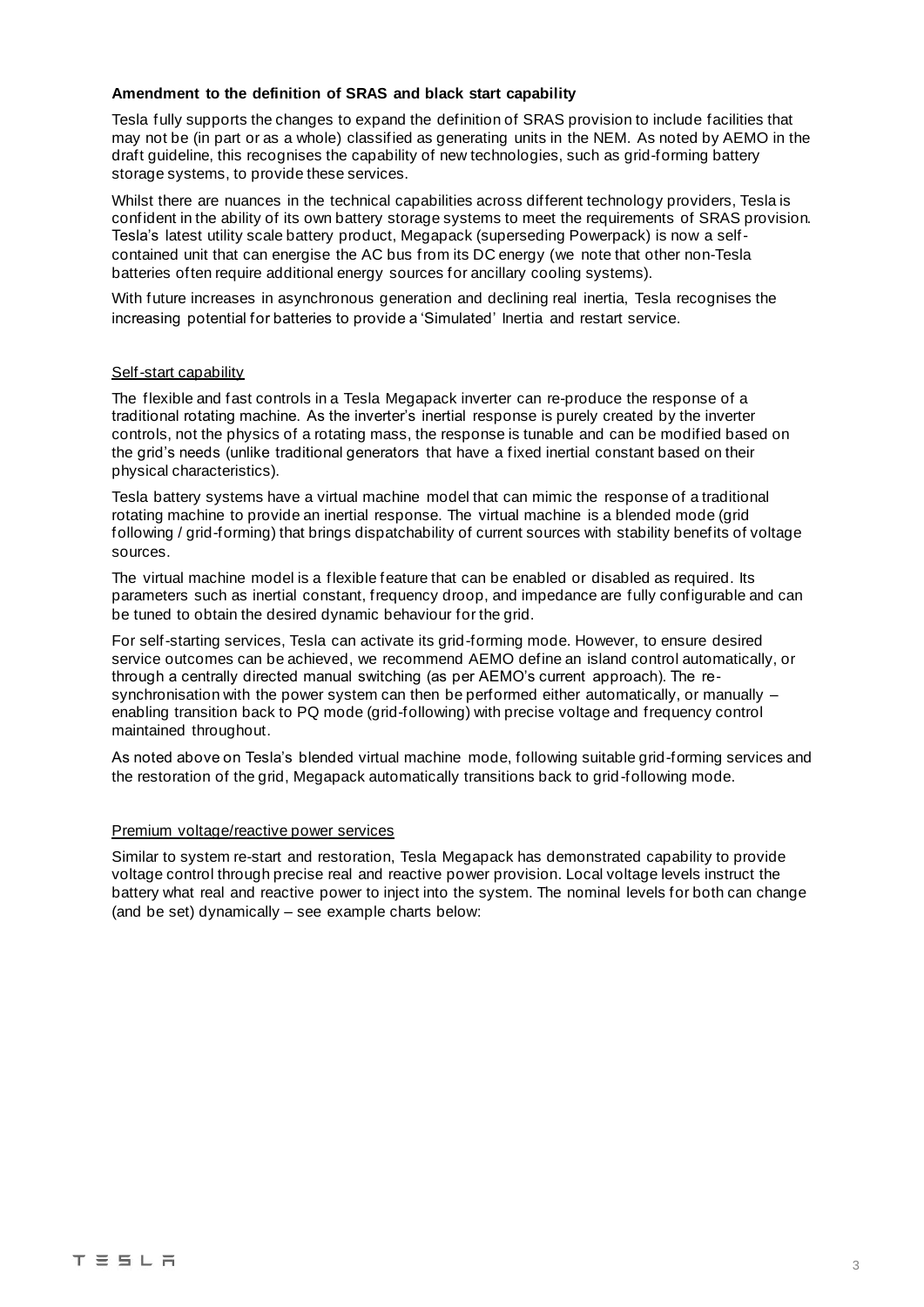#### **Figure 1 – Voltage Forming Mode – Reactive Power**



**Figure 2 – Voltage Forming Mode – Real Power**



### Fast Frequency Response

Tesla's battery systems react automatically and almost instantaneously to locally measured changes in system frequency outside predetermined set points.

For example, as demonstrated by Hornsdale Power Reserve (HPR), the battery's fast frequency response is well suited to supporting restoration of frequency and is of particular value in arresting a high rate of change of frequency during initial frequency disturbances. It rapidly and accurately follows the frequency and provides its required active power response for both small deviations – caused by minor contingency events or in support of the Regulation FCAS service, and large deviations caused by more significant contingency events.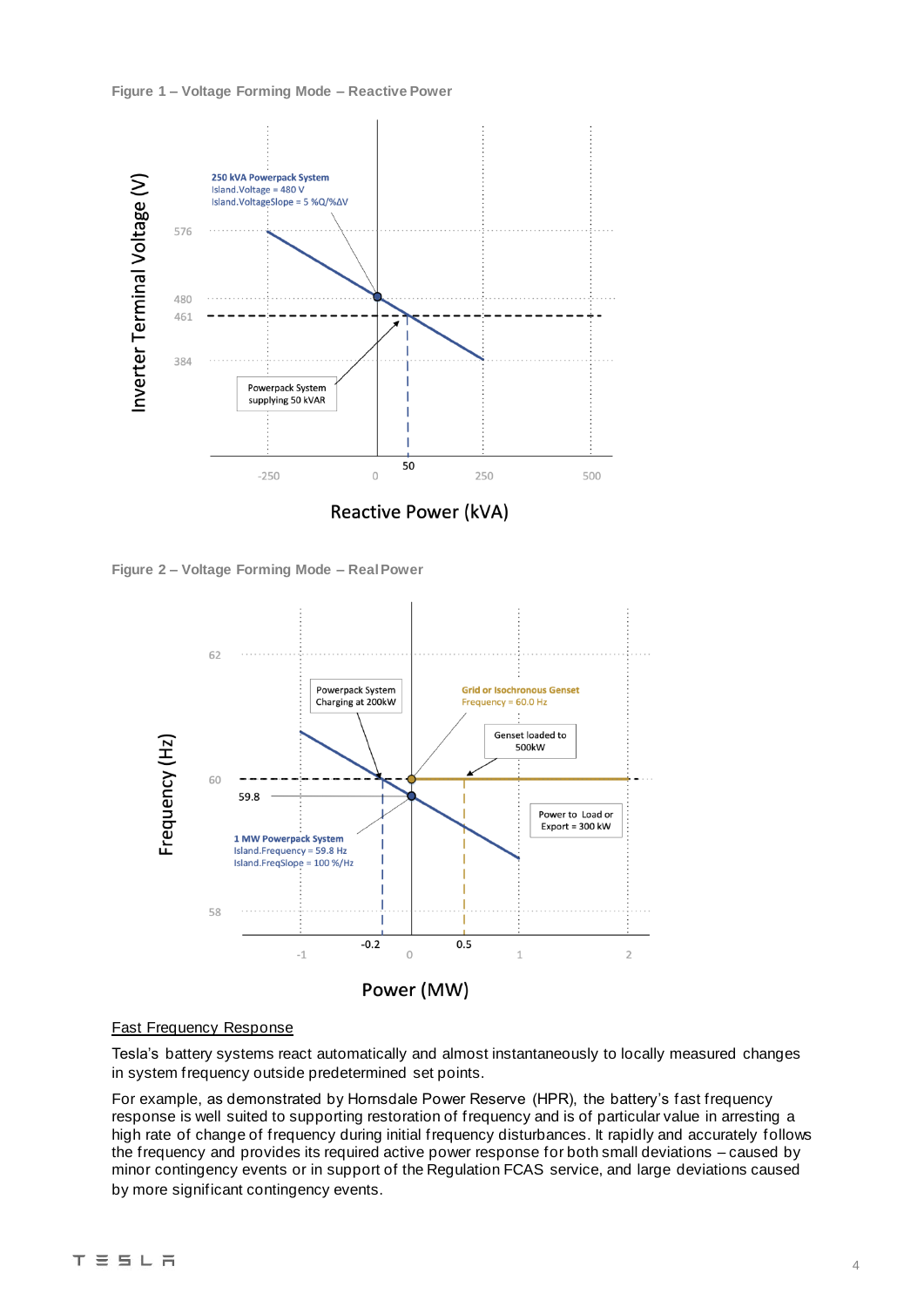



HPR RESPONSE - 25 AUGUST EVENT 2018

HPR currently provides its 'premium' fast-frequency capability through participation in the existing contingency FCAS markets, albeit with a much faster response than required by these markets. Recognising that batteries are already providing a form of Fast Frequency Response, we are also working closely with relevant parties at ESB, AEMO and ESB in exploring appropriate incentives to value fast frequency services.

Deadband and droop can also be custom defined. For example, it can flexibly configured to be more or less aggressive for SRAS support, depending on the region, scenario or outcome being sought. This can also be dynamically changed to ensure tighter control as conditions change.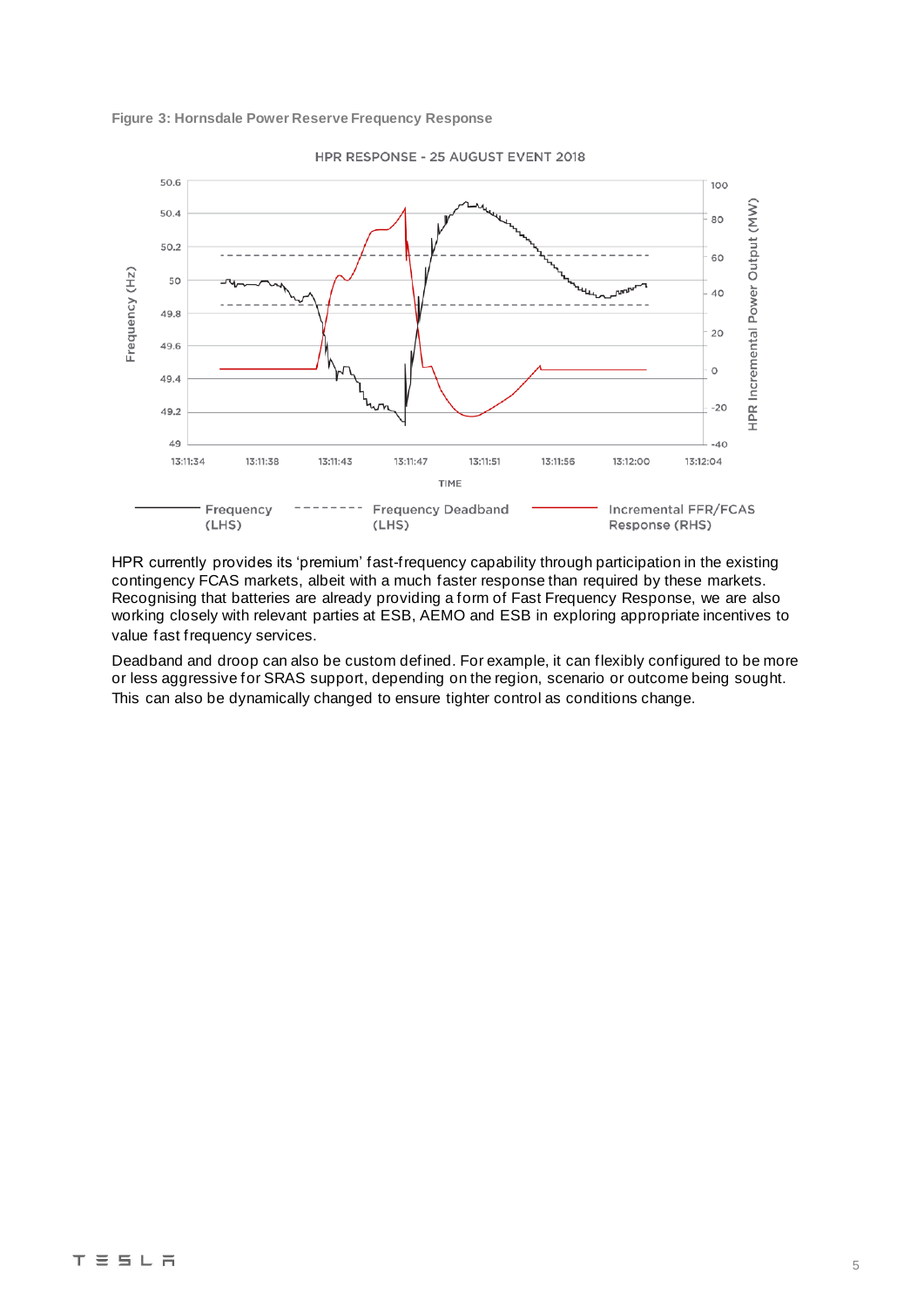

Note that HPR has droop curve settings with deadband of  $50 \pm 0.15$  Hz and 1.72% droop. This correlates to a 100 MW discharge at 49 Hz, in advance of the activation of any Under-Frequency Load Shedding (UFLS). These are the droop settings agreed with AEMO and as required under the MASS. Droop settings for a BESS are however highly configurable to the desired characteristic, and Tesla looks forward to working closely with AEMO as it undertakes a review of the MASS, alongside Primary Frequency Response reforms that are exploring improvements in compliance and verification of service provision, and better recognition of the relative performance characteristics of different technologies providing ancillary services.

**Figure 5: Frequency control example during recent SA islanding infeb 2020**



#### Restoration and Re-synchronisation

The South Australian separation event provides an instructive example of the existing capabilities of battery systems to respond rapidly to provide grid support (transitioning from AEMO AGC signal to support the islanded SA grid), before playing a critical role in ensuring a smooth and seamless resynchronisation could be achieved between SA and the wider NEM network. Whilst not the standard technical definition of black-start, the role and capabilities demonstrated by battery storage in this